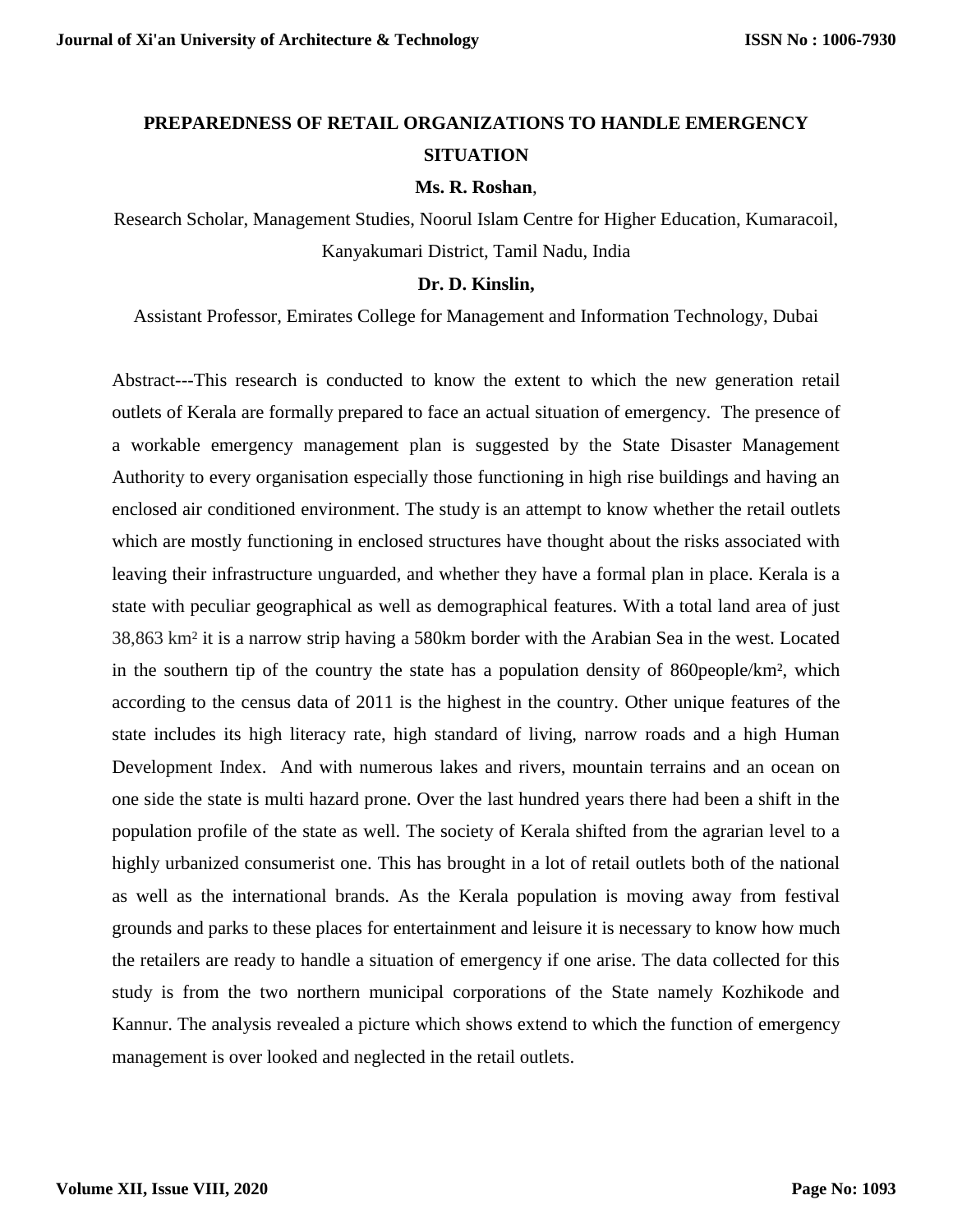Keywords---Emergency, New Generation, Retail Outlets, Disaster management, manmade disaster.

I. Introduction

Kerala, a small state in the south western corner of India is a land blessed with natural resources. A narrow strip of land, the State has the Western Ghats in the east and Arabian Sea in the west as its boundaries. The land may be divided in to three zones, on the longitudinal profile - the high land, the mid land and the low land which includes the coastal plain. The state has 14 Districts and is home for almost 3.5% of the country's population. With a density of almost 890 persons per km², Kerala is three times densely populated as compared with the rest of the country.

KSDMA (Kerala State Disaster Management Authority) reveals that this narrow strip of land is prone to lightning attack (during the months of April, May, October and November), floods, a lot of landslides (especially in the mountain terrains), soil piping and coastal erosions. The records show the existence of minor landslides now and then and 65 major landslides between 1961 and 2009 causing fatal destructions including a lot of human casualties (Kuriakose, 2010). The number of landslides has increased after the floods of 2018 and 2019. During Kerala floods, of 2018 landslides were reported within a span of 5 days (Krishnakumar. 2018). The months that followed saw numerous aftershocks A recent landslide  $(16<sup>th</sup>$  July 2020) which had occurred in Pettimudi in the Idukki district has taken the lives of more than 50 people and many are still missing. The hilly areas of the state are also facing tunnel erosions and land subsistence which has a high potential for creating landslides.

Kerala is known for its high literacy rate. The state also boasts of its high standard of living and Human Development Index. This huge population with the risks presented above makes the state vulnerable to a lot of hazards. Apart from this the population profile of the state has changed from a basic agrarian society to an urbanized consumerist society in the last hundred years. Numerous retail outlets which are both National and International players are functioning in the state since the advent of this century. The shopping crowd of Kerala has since then been increased. The people who used to frequent festival grounds and picnic spots to spend a holiday have shifted themselves to supermarkets and malls. There have been reports of retail accidents and other disasters disrupting the functioning of retail outlets. The incidents of fire and building collapses have been reported occasionally and those of retail accidents have been comparatively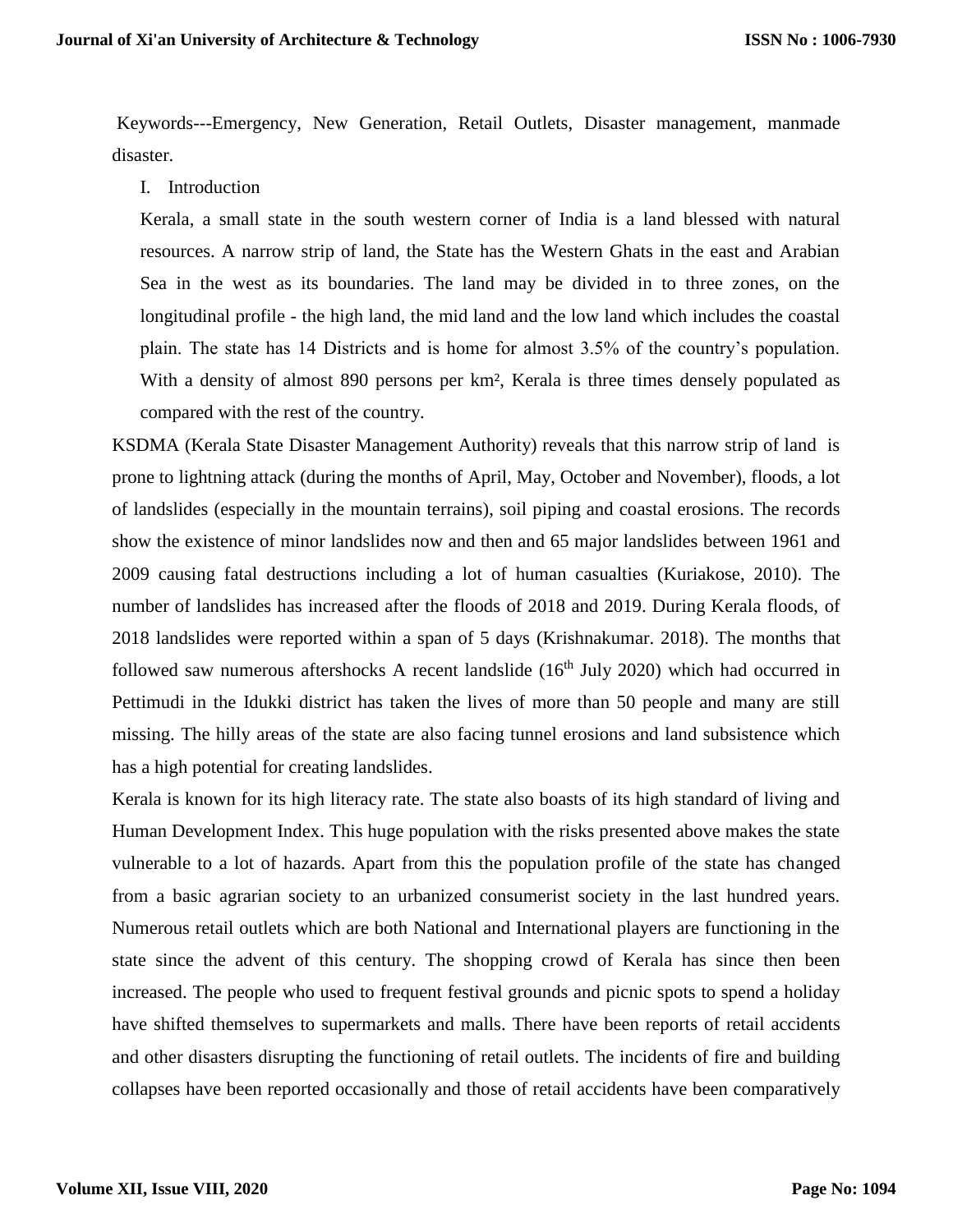minor. So far these reports of minor incidents are ignored but if this trend continues soon the alarm will sound out a huge mishap.

The data published by Kerala State Disaster Management Authority points out that about 11.45% of the land area of Kannur and 12.30% of the land area of Kozhikode are prone to floods. 5.69% of the land area of Kannur and 4.64% of the land area of Kozhikode are prone to high intensity landslides and 9.20% of the land area of Kannur and 8.80% of the land area of Kozhikode are prone to low intensity landslides. 14.27% of the coastal belt of Kannur is prone to high intensity tsunami and 26.58% of the coastal belt is prone to low intensity tsunami. Also 44.68% of the coast line of Kozhikode is prone to high intensity tsunami and 10.69% to low intensity tsunami. The districts are also prone to lightning attacks during the monsoon seasons.

### **II. Background of the study**

- Reports of retail accidents have been coming in and the hazard profile of Kerala says that the state is prone to multiple hazards, both natural and manmade.
- At least two fire accidents that occur in commercial buildings are reported yearly.
- The state disaster management authority has revealed the need for an emergency management plan in all the establishments functioning in enclosed, air-conditioned environments in the high rise buildings.
- The shopping trend of Kerala reveal that the retail industry of Kerala will prosper with more and more people choosing to shop for pleasure than purchase.
- Minor retail accidents are happening in the new generation retail outlet and it is necessary to know how much the organisations are cautious about the risks they are exposing their customers to.

### **III.Objective**

The retail industry in Kerala is here to stay and grow. Being a state prone to multiple hazards this study aims to know how much the retail outlets are concerned about their safety measures in having a formal plan to handle disasters if they occur during shopping hours.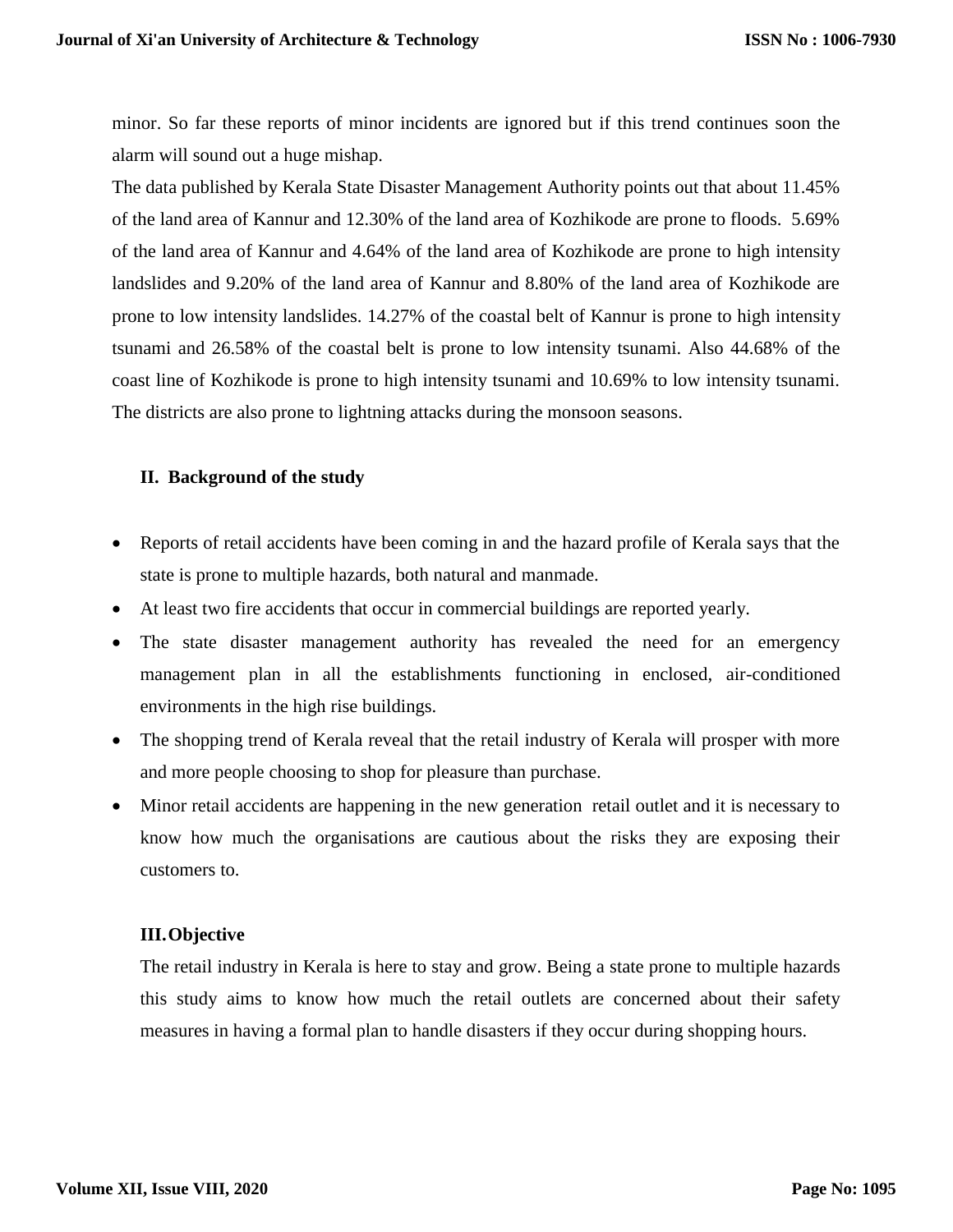### **IV.Methodology.**

### **4.1 Scope.**

The research paper is based on the study conducted in two districts of north Kerala namely Kannur and Kozhikode. It covered the following aspects of the retail outlets namely types, the total number of employees, the nature of neighbourhood and surrounding areas, natural r man made features of the neighbourhood and details about the conditions of the building. The study should be helpful as it tries to bring out the relevance of the existence and usage of an emergency management plan to ensure safe shopping. The data used for the study includes secondary information from published sources like government manuals, the internet, research journals, news papers, magazines, books etc. The primary data was collected from the retail outlets functioning in the municipal corporation areas of Kannur and Kozhikode collected from the field using survey method, Interview schedule was used for the same. A sample study was done in ten retail outlets before deciding on the sample. The outlets which are comparatively new and those which are functioning in enclosed, airconditioned environment and offering self-service option were selected for the study. The hypothesis was based on the assumption that the management of the outlets are neither aware nor are they ready to maintain a plan or a formal procedure to enable a systematic procedure to be followed if a disaster hits during shopping hours.

### **4.2 Data Description**

Data was collected about category of the retail outlet, the total number of employees, the nature of neighbourhood and surrounding areas, natural or man made features in the neighbourhood, details about the building and details about the existence of an emergency management plan, its renewel etc.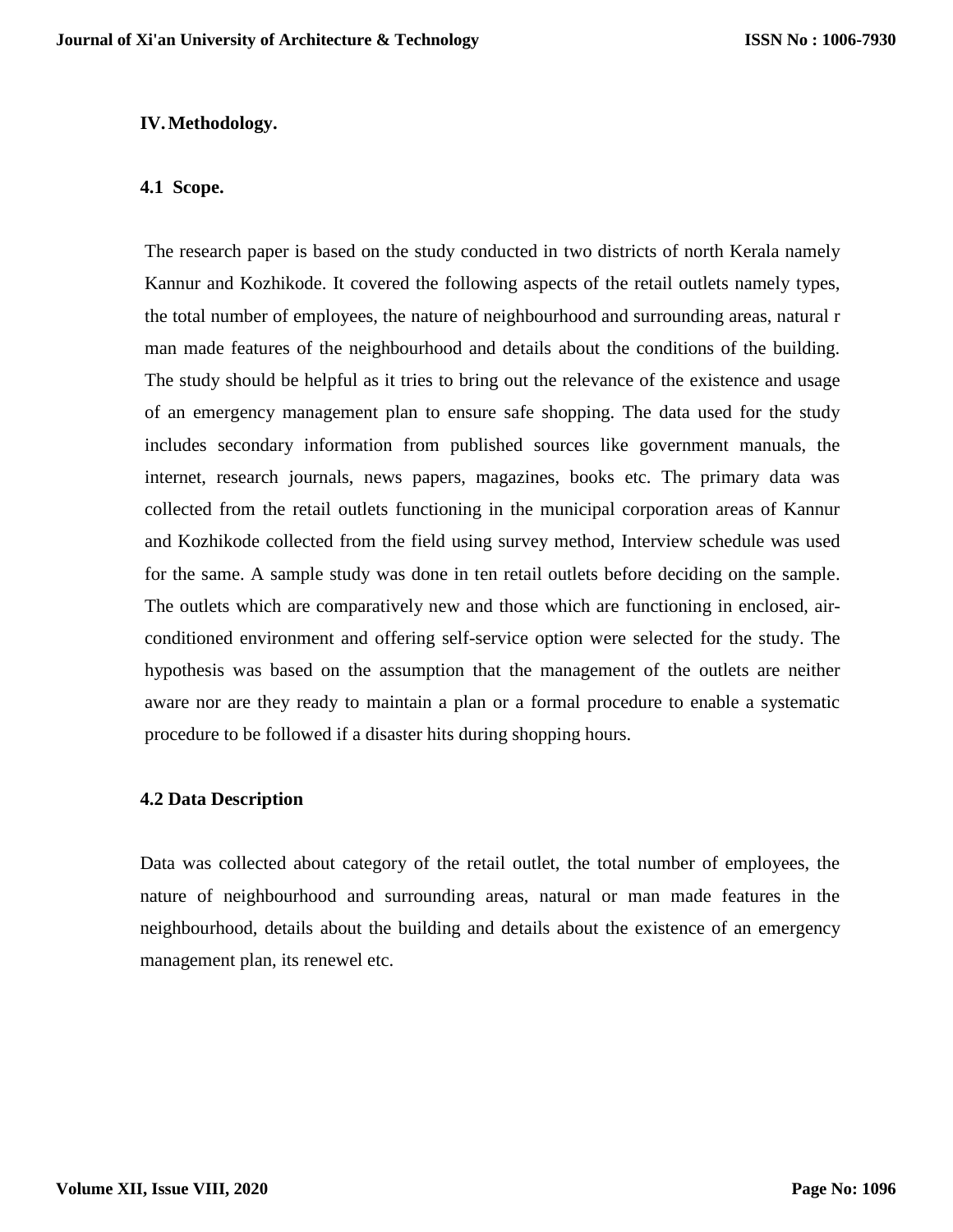## **Table No. 4.1 Profile of the Retail Outlets**

| Profile of the |                            | <b>Kozhikode</b> | <b>Kannur</b>    | <b>Total</b>   |            |
|----------------|----------------------------|------------------|------------------|----------------|------------|
| retail outlets | <b>Particulars</b>         | <b>Frequency</b> | <b>Frequency</b> | Frequency      | Percentage |
|                | Municipal                  |                  |                  |                |            |
|                | Corporation                | 16               | 11               | 27             | 100.00%    |
| <b>Sample</b>  | <b>Total</b>               | 16               | 11               | 27             | 100.00%    |
|                | <b>Department Store</b>    | $\overline{2}$   | $\overline{2}$   | $\overline{4}$ | 14.81%     |
|                | Super market               | $\overline{0}$   | 3                | 3              | 11.11%     |
|                | Hyper market               | $\overline{0}$   | $\overline{0}$   | $\overline{0}$ | 0.00%      |
|                | <b>Specialty Store</b>     | 11               | $\overline{0}$   | 11             | 40.74%     |
|                | <b>Discount Store</b>      | $\mathbf{1}$     | $\boldsymbol{0}$ | $\mathbf{1}$   | 3.70%      |
|                | Co-operative Store         | $\overline{0}$   | $\overline{0}$   | $\overline{0}$ | 0.00%      |
| Type of retail | Any Other                  | $\overline{2}$   | 6                | 8              | 29.64%     |
| outlet         | <b>Total</b>               | 16               | 11               | 27             | 100.00%    |
|                | $1 - 10$                   | 3                | $\overline{4}$   | $\overline{7}$ | 25.93%     |
|                | $\overline{10} - 20$       | $\overline{7}$   | $\overline{2}$   | 9              | 33.33%     |
|                | $21 - 30$                  | $\overline{0}$   | $\overline{2}$   | $\overline{2}$ | 7.41%      |
|                | $31 - -40$                 | $\overline{2}$   | $\mathbf{1}$     | $\overline{3}$ | 11.11%     |
|                | $41 - 50$                  | $\overline{4}$   | $\overline{2}$   | 6              | 22.22%     |
| The total No.  | $>50$                      | $\overline{0}$   | $\overline{0}$   | $\overline{0}$ | 0.00%      |
| of Staff       | <b>Total</b>               | 16               | 11               | 27             | 100.00%    |
|                | Residential                | $\boldsymbol{0}$ | $\mathbf{1}$     | $\mathbf{1}$   | 3.70%      |
|                | Industrial                 | $\overline{0}$   | $\overline{0}$   | $\overline{0}$ | 0.00%      |
|                | <b>Commercial/Business</b> | 6                | $\overline{2}$   | 8              | 29.64%     |
|                | Markets/Shopping           |                  |                  |                |            |
| The nature of  | Centers                    | $\boldsymbol{0}$ | $\mathbf{1}$     | $\mathbf{1}$   | 3.70%      |
| the            | Not applicable             | 10               | $\overline{7}$   | 17             | 62.96%     |
| neighborhood   | <b>Total</b>               | 16               | 11               | 27             | 100.00%    |
| Nature of the  | Low Lying                  | 6                | 3                | 9              | 33.33%     |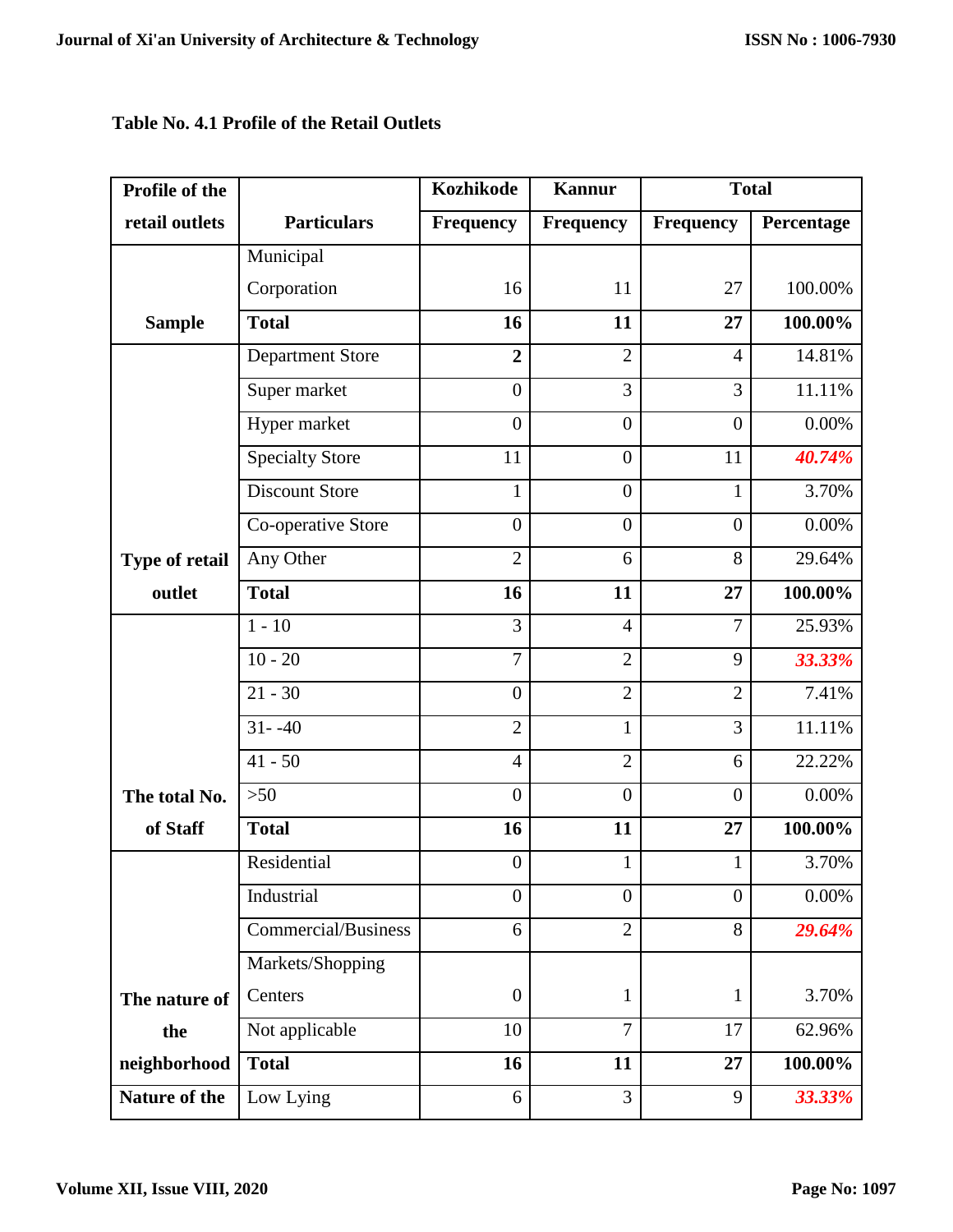| surrounding          | Hilly/Mountainous           | 1                | 3                | $\overline{4}$   | 14.81%     |
|----------------------|-----------------------------|------------------|------------------|------------------|------------|
| area                 | Marshy                      | 3                | 1                | $\overline{4}$   | 14.81%     |
|                      | Subject to                  |                  |                  |                  |            |
|                      | vandalism/Riots             | $\boldsymbol{0}$ | $\boldsymbol{0}$ | $\boldsymbol{0}$ | 0.00%      |
|                      | Any Other                   | 6                | $\overline{4}$   | 10               | 37.05%     |
|                      | <b>Total</b>                | 16               | 11               | 27               | 100.00%    |
|                      | River                       | 6                | $\mathbf{1}$     | 7                | 25.93%     |
| Natural/man          | Ocean                       | $\overline{0}$   | 7                | $\overline{7}$   | 25.93%     |
| made                 | Lake                        | 6                | 3                | 9                | 33.33%     |
| features in          | Factory                     | $\overline{0}$   | $\overline{0}$   | $\boldsymbol{0}$ | 0.00%      |
| the                  | Airport                     | $\overline{4}$   | $\overline{0}$   | $\overline{4}$   | 14.81%     |
| immediate            | None                        | $\overline{0}$   | $\overline{0}$   | $\boldsymbol{0}$ | 0.00%      |
| neighborhood         | <b>Total</b>                | 16               | 11               | 27               | 100.00%    |
|                      | <b>Independent Building</b> | 10               | $\mathbf{1}$     | 11               | 40.74%     |
|                      | Part of another             |                  |                  |                  |            |
| <b>Building</b>      | building                    | 6                | 10               | 16               | 59.26%     |
| <b>Condition</b>     | <b>Total</b>                | 16               | 11               | 27               | $100.00\%$ |
|                      | $1-5$ years                 | 6                | $\overline{4}$   | 10               | 37.04%     |
|                      | 6-10 years                  | $\overline{7}$   | $\boldsymbol{0}$ | $\overline{7}$   | 25.93%     |
|                      | $11-15$ years               | $\mathbf{1}$     | 3                | $\overline{4}$   | 14.81%     |
|                      | $16-20$ years               | $\mathbf{1}$     | $\boldsymbol{0}$ | $\mathbf{1}$     | 3.70%      |
| <b>Tenure of the</b> | $>20$ years                 | $\mathbf 1$      | $\overline{4}$   | 5                | 18.52%     |
| building             | <b>Total</b>                | 16               | 11               | 27               | 100.00%    |
|                      | <b>Ground Floor</b>         | $\mathbf{1}$     | $\overline{2}$   | 3                | 11.11%     |
|                      | 1-3 floors                  | $\overline{5}$   | 8                | 13               | 48.15%     |
|                      | 4 floor or above            | $\overline{0}$   | $\overline{0}$   | $\boldsymbol{0}$ | 0.00%      |
| Part of              | Not applicable              |                  |                  |                  |            |
| another              | (Independent                |                  |                  |                  |            |
| building-            | Building)                   | 10               | $\mathbf{1}$     | 11               | 40.74%     |
| Which floor          | <b>Total</b>                | 16               | 11               | 27               | 100.00%    |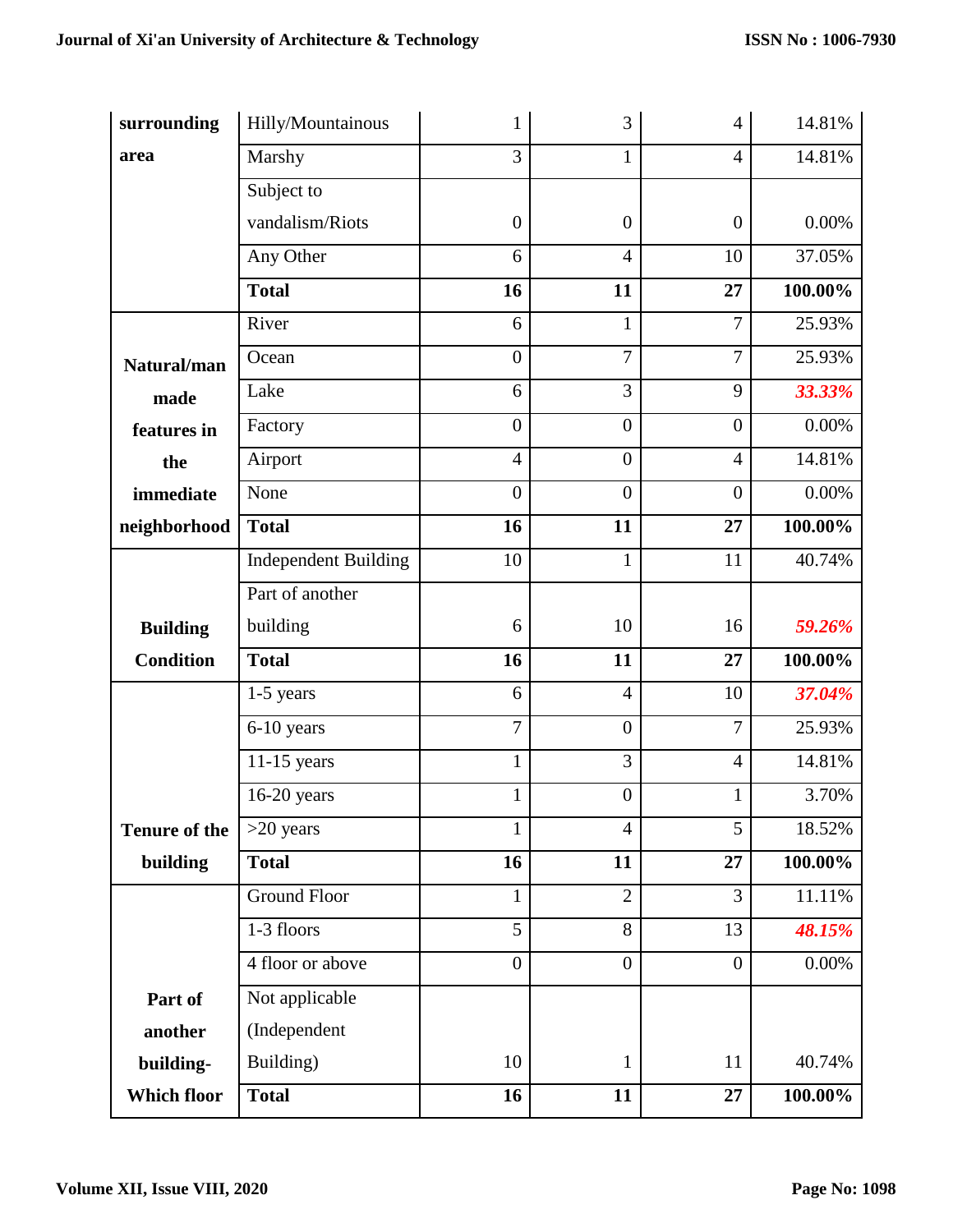|             | 1 floor      | $\overline{2}$ | h  | 8  | 29.63%  |
|-------------|--------------|----------------|----|----|---------|
|             | 2 floors     | 6              |    | 10 | 37.04%  |
|             | 3 floors     | 4              |    | 5  | 18.52%  |
| The spread  | 4 floors     | 4              |    | 4  | 14.81%  |
| over of the | $>$ 4 floors |                |    | O  | 0.00%   |
| outlet      | <b>Total</b> | 16             | 11 | 27 | 100.00% |

### **4.2.2 Descriptive Analysis of the sample retail outlets.**

The various socio-demographic profile of the retail shops are based on the data presented in Table No. 4. 1. 40.74% of the outlets were specialty stores followed by department stores and supermarkets. Majority of the outlets (33.33% or 9 no.s) have about 20 people as total staff. Six outlets (22.22%) have about 50 people employed. 29.64% of the outlets are in commercial/ business areas. 62.96% of the outlets are in free standing locations inside the corporation area itself. 33.33% of the outlets are in low lying areas, 14.81% of the outlets are in hilly/mountainous areas and an equal percentage of outlets are on marshy lands. 33.33% of the outlets are situated near a lake, 25.93% of the outlets are near a river and an equal percentage of the outlets are in the vicinity of a beach. 14.81% of the outlets are on the route of the airport.

59.26% (16 no.s) of the outlets are functioning as part of another building whereas 40.74% (11 no.s) of the outlets are functioning in independent buildings. 37.04% (10 no.s) of the outlets are in comparatively new buildings i.e., those buildings that are less than 5 years old. 25.93% (7 no.s) of the outlets are in buildings between 6 and 10 years old., 18.52% of the outlets are in buildings more than 20 years old and 14.81% of the outlets are in buildings between 11 and 15 years old.

Table No. 4.1 also show the spread of the outlets in the buildings where they are functioning. 48.15% of the outlets ore in first to third floors and 11.11% of the outlets are in the first floor itself. 37.04% of the outlets are spread over 2 floors, 29.63% (8 no.s) of the outlets are spread over just one floor, 18.52% of the outlets are spread over 3 floors and 14.81% of the outlets are spread over 4 floors.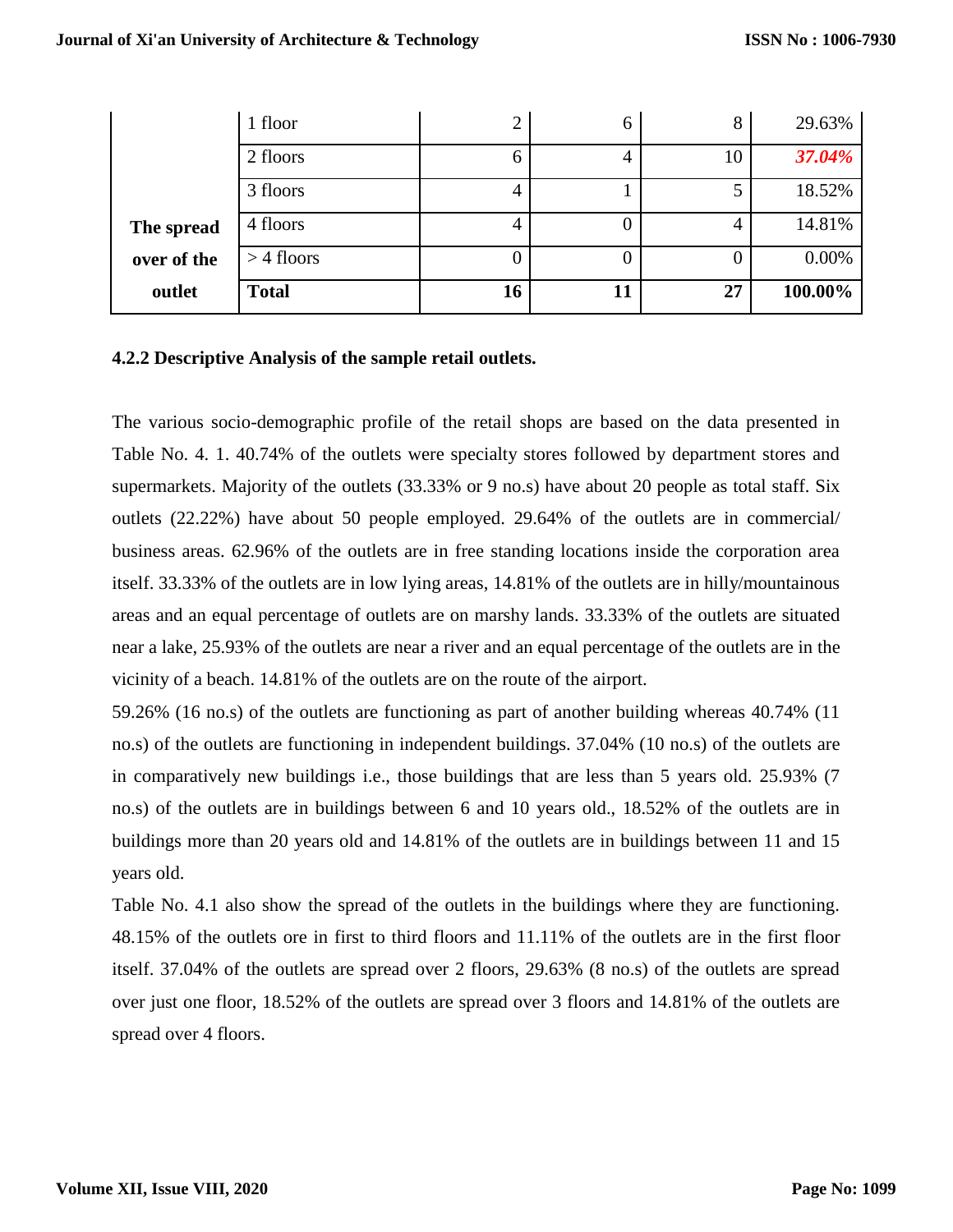## **V. Hypothesis**

H°: Organisations are not formally prepared to handle emergency situations

### **VI. Analysis**

One Way ANOVA (Type of Retail Outlet and presence of Emergency Management Plan)

One Way Analysis of Variance (ANOVA) determines if there are any statistically significant differences between two or more independent and unrelated groups. This method was adopted to know if there is an Emergency Management Plan in retail outlets to help ensure them that they are formally prepared to face an emergency..

The results are presented in Table No. 6.1. The analysis was done included retailers from two districts:

- Kozhikode
- Kannur

| Table No. 6.1 One Way ANOVA (Type of Retail Outlet and Presence of Emergency |                     |                |                |               |       |         |  |
|------------------------------------------------------------------------------|---------------------|----------------|----------------|---------------|-------|---------|--|
| <b>Management Plan)</b>                                                      |                     |                |                |               |       |         |  |
|                                                                              | <b>Frequency of</b> | Sum of         |                | <b>Mean</b>   |       |         |  |
| <b>Districts</b>                                                             | purchase            | <b>Squares</b> | df             | <b>Square</b> | F     | P value |  |
|                                                                              | <b>Between</b>      | .301           | 3              | .100          | .564  | 0.649   |  |
|                                                                              | Groups              |                |                |               |       |         |  |
| <b>Kozhikode</b>                                                             | Within              | 2.136          | 12             | .178          |       |         |  |
|                                                                              | Groups              |                |                |               |       |         |  |
|                                                                              | Total               | 2.438          | 15             |               |       |         |  |
| <b>Kannur</b>                                                                | <b>Between</b>      | .138           | $\overline{2}$ | .069          | 1.117 | 0.357   |  |
|                                                                              | Groups              |                |                |               |       |         |  |
|                                                                              | Within              | .800           | 13             | .062          |       |         |  |
|                                                                              | Groups              |                |                |               |       |         |  |
|                                                                              | Total               | .938           | 15             |               |       |         |  |

(Level of significance – 0.05%)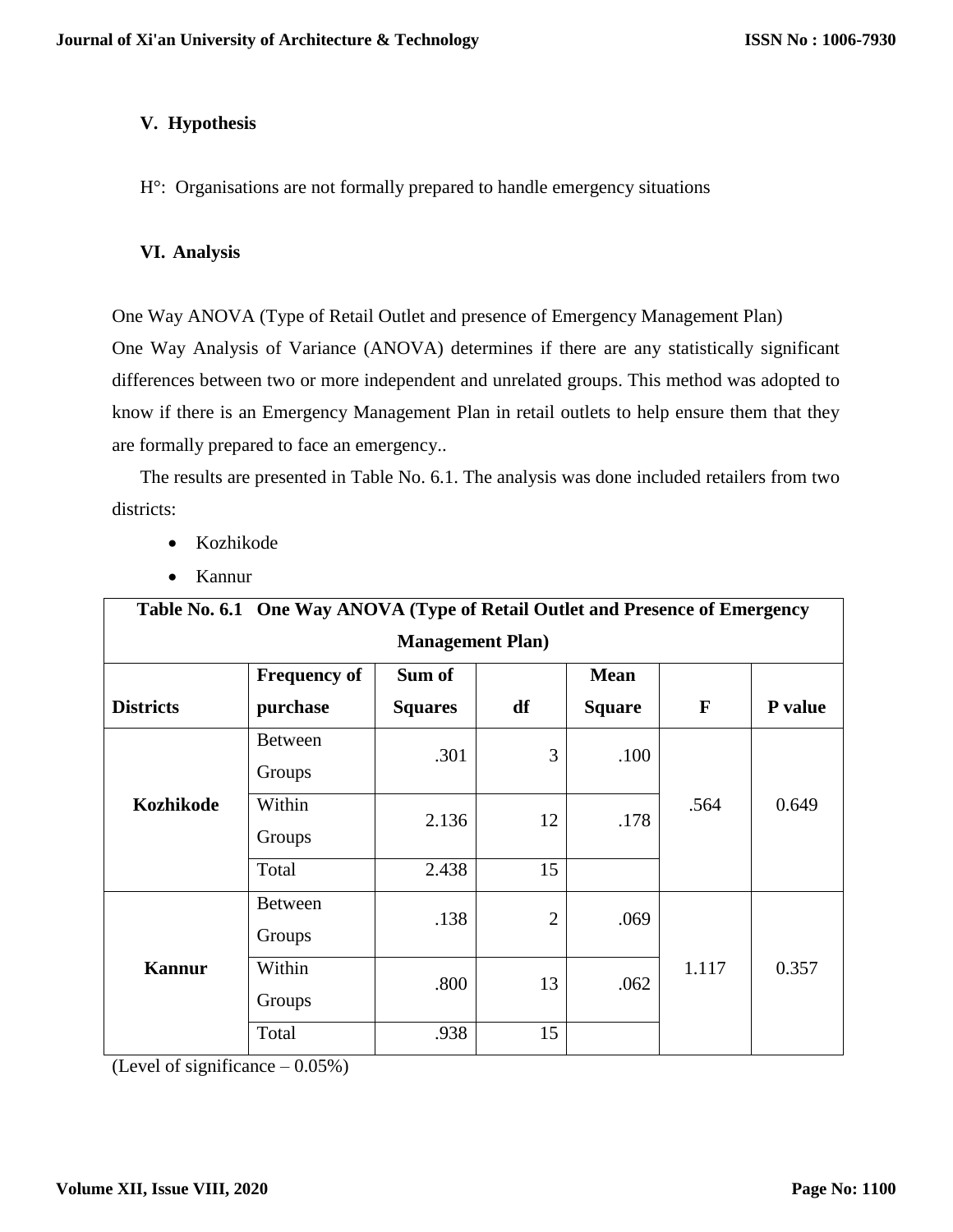According to Table No. 6.1, for the F Values of  $0.564(p = 0.649)$  and  $1.117(p = 0.037)$  for the districts of Kozhikode and Kannur respectively. It can be seen that the p values of Kozhikode and Kannur are more than the level of significance and so the null hypothesis is accepted. It clearly indicates that the retail outlets have overlooked the need for an emergency management plan in these two districts.

### **VII. Interpretation**

1. Majority of the retail outlets that are functioning in the districts of Kozhikode and Kannur are specialty stores followed by department stores and super markets.

2. Majority of the outlets have twenty or less than twenty people as their total staff. 6 outlets have up to 50 employees

3. Majority of the functioning in commercial areas or in free standing locations in the municipality area but outside the city.

4. More than 60% of the outlets have a water body near them. It is either a lake or a river or the sea.

5. Most of the outlets are functioning as part of another building which are comparatively new . However about 5 outlets are in buildings more than 20 years old.

6. Majority of the outlets are in the first three floors and spread over 1 to 3 floors.

7. The districts of Kozhikode and Kannur are prone to floods, landslides and occasional lightning attacks.

8. The Kerala Disaster Management Authority has suggested the preparation of an emergency management plan in every organisation function in multi storey buildings in association with the local disaster control bodies.

9. None of the retail outlets in Kozhikode and Kannur are maintaining the same.

10. The management and the employees are unaware of the importance of a workable emergency management system in the retail outlets.

11. It may further imply that the customers who frequent these outlets are also unaware of the risks they are getting exposed to while they are inside an enclosed environment for hours.

### **VIII. Conclusion**

The retail outlets of Kerala lack the seriousness in their preparation to ensure safe shopping for the customers along with all other kinds of luxuries and entertainments. This absolute unpreparedness may result in situations of utter helplessness if a disaster strike and may not give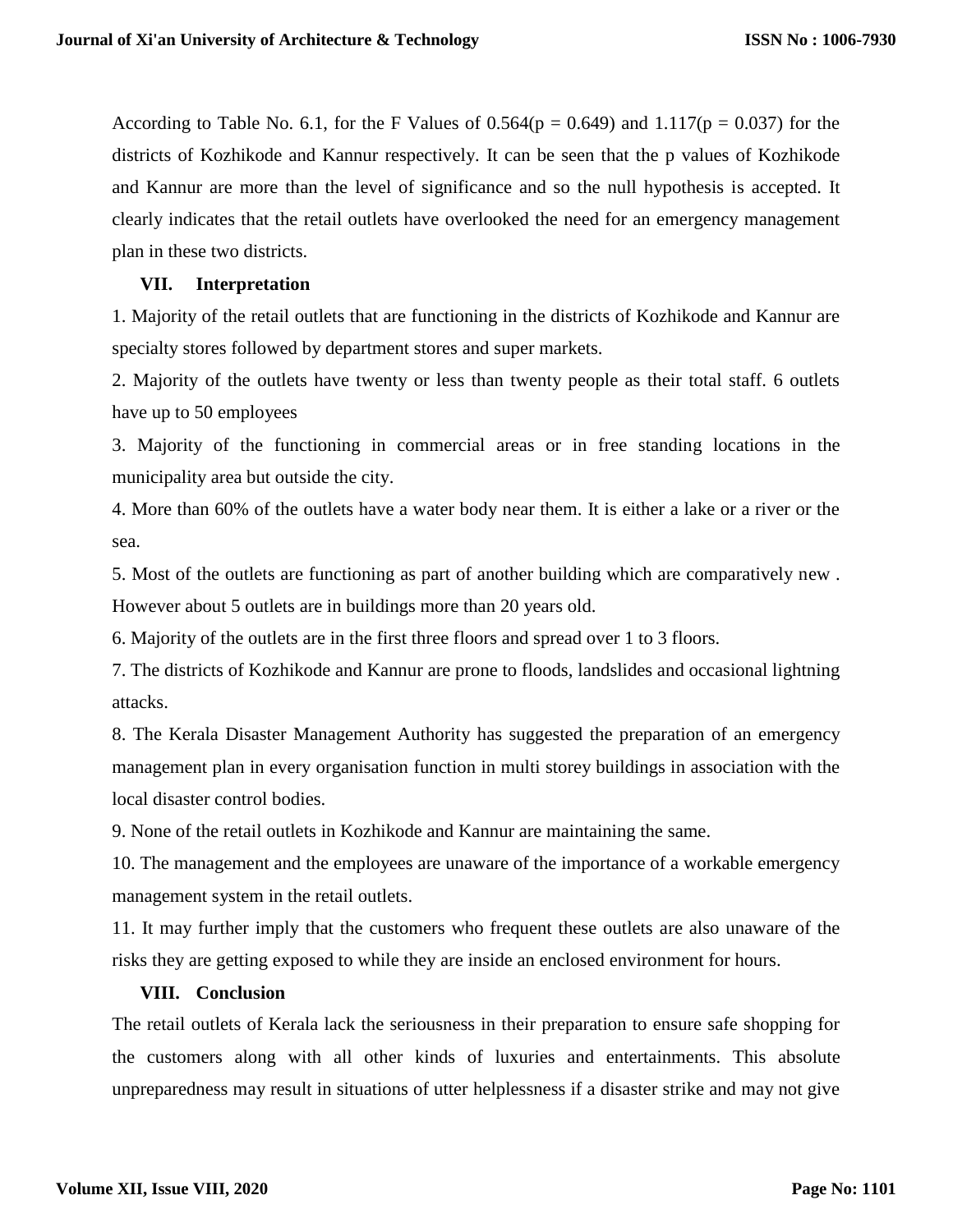any assistance to help mitigate the effects of the same. The recurring retail accidents in other parts of Kerala had alerted the state with the need for formal emergency management procedures. Preparedness helps a lot to mitigate and reduce the after effects of an emergency situation. This will be practical only if there is a formal plan with proper assignment of responsibilities for each organization for handling an emergency situation. The retail industry is predicted to stay and grow in Kerala. But Kerala has to go a long way in making emergency management necessity in key operating areas as part of good customer service.

### **References**

- 1. Dangi, H K. and Dewan, S. (2016), "Business Research Methods", Cengage Learning India Pvt. Ltd. New Delhi.
- 2. Kothari, C. R. and Garg, G. (2016), "Research Methodology-Methods and Techniques",New Age Techno Press. New Delhi.
- 3. Argyrous, G. (2011), "Statistics for research-A guide to SPSS", Sage Publications, New Delhi.
- 4. Varley, R.andRafiq. M. (2005), "Principles of Retail Management", Palgrave Macmillan, New York.
- 5. UNISDR Reporthttp://www.unisdr.org/we/inform/terminologyAccessed 02 Nov 2014.
- 6. National Policy on Disaster Management NDMA 2009
- 7. MHA Disaster Management in India Ministry of Home Affairs Report 2011
- 8. Kerala State Disaster Management Plan 2006
- 9. Wikipedia https://en.wikipedia.org/wiki/2015\_South\_Indian\_floods Accessed 5 Feb 2018
- 10. sdma.kerala.gov.in/(Kerala State Disaster management authority)
- 11. www.censusindia.gov.in/2011census/PCA/PCA\_Highlights/.../India/Chapter-1.pdf
- 12. Birkmann John (2006), "measuring vulnerability to natural hazards", edited by TERI Press, New Delhi, India, pp. 34-95.
- 13. R.Suba R.Satheeskumar. "Efficient Cluster Based Congestion Control in Wireless Mesh Network ." International Journal of Communication and Computer Technologies 4.2 (2016), 96-101.
- 14. UNISDR (2005), "Building the Resilience of Nations and Communities to Disasters", Hyogo Framework for Action, World Conference on Disaster Reduction, Kobe, Japan.